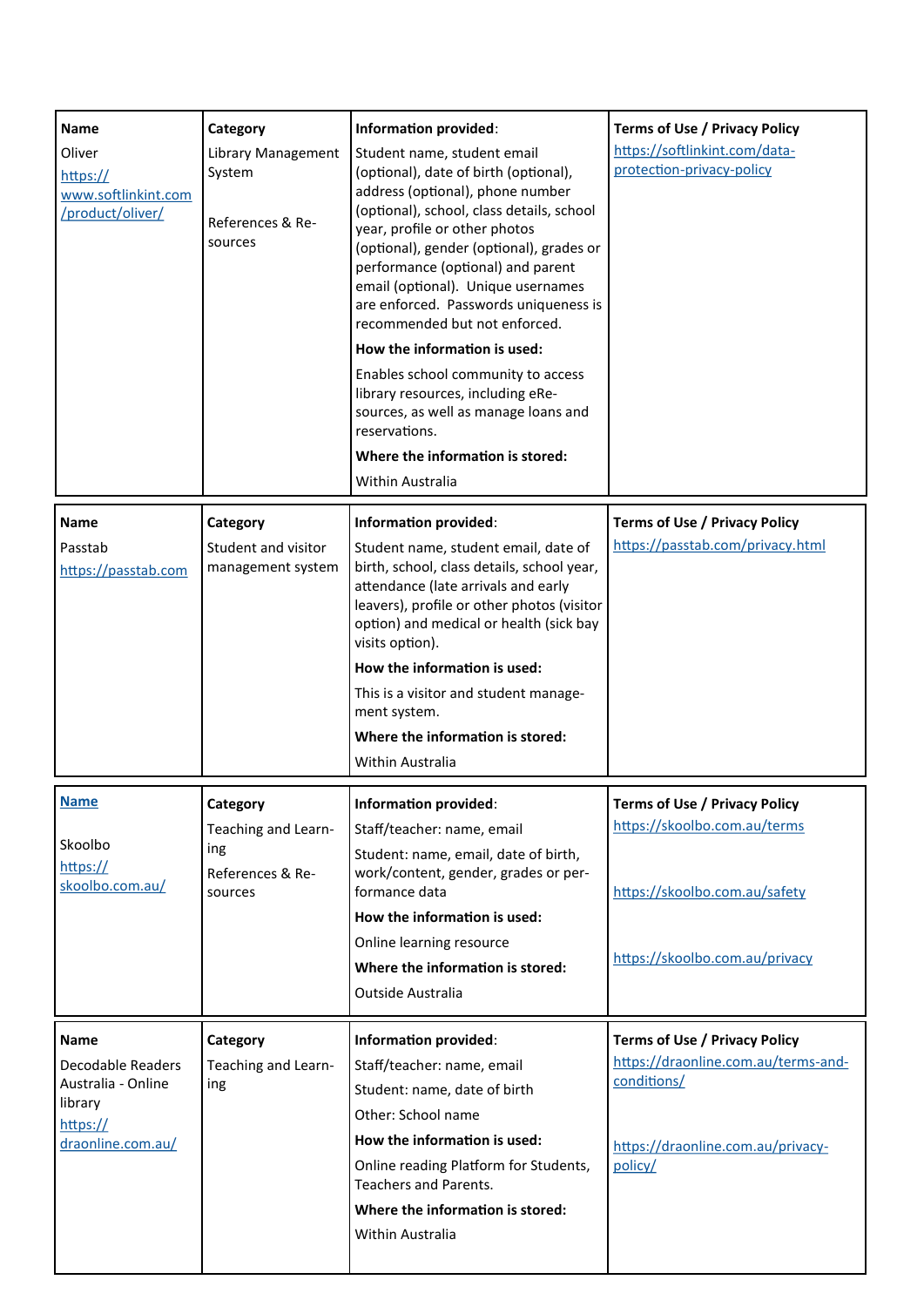| <b>Name</b><br><b>Book Creator</b><br>https://<br>bookcreator.com/                                                                                                                               | Category<br>Teaching and Learn-<br>ing                                | Information provided:<br>Staff/teacher: name and email<br>Student: name, email, work/content,<br>photos or videos and other data)<br>How the information is used:<br>Tool used for creating digital books<br>Where the information is stored:<br>Outside Australia                                                                                                                                                                                             | <b>Terms of Use / Privacy Policy</b><br>https://bookcreator.com/terms-of-<br>service/<br>https://bookcreator.com/pp-row/                                                                                                                                                        |
|--------------------------------------------------------------------------------------------------------------------------------------------------------------------------------------------------|-----------------------------------------------------------------------|----------------------------------------------------------------------------------------------------------------------------------------------------------------------------------------------------------------------------------------------------------------------------------------------------------------------------------------------------------------------------------------------------------------------------------------------------------------|---------------------------------------------------------------------------------------------------------------------------------------------------------------------------------------------------------------------------------------------------------------------------------|
| <b>Name</b><br><b>G Suite Core Services</b><br>(like Gmail, Calendar,<br>and Classroom) and<br><b>Additional Services</b><br>(like YouTube, Maps,<br>and Blogger).<br>https://<br>www.google.com | Category<br>Productivity tools<br>References & Re-<br>sources         | Information provided:<br>Student name, student email, student<br>work, profile or other photos (optional)<br>and videos (if users decide to store<br>videos in Google drive).<br>How the information is used:<br>G Suite Core Services (like Gmail, Cal-<br>endar, and Classroom) and Additional<br>Services (like YouTube, Maps, and<br>Blogger).<br>Where the information is stored:<br>Outside Australia but certified by Aus-<br>tralian Signals Directory | <b>Terms of Use / Privacy Policy</b><br>https://gsuite.google.com/terms/<br>education terms.html?<br>ga=2.174740843.-<br>875381896.1565147460<br>https://policies.google.com/privacy?<br>hl=en≷=au<br>https://edu.google.com/why-google/<br>privacy-security/?modal active=none |
| <b>Name</b><br>Jamf School<br>https://<br>www.jamf.com/<br>products/jamf-<br>school/                                                                                                             | Category<br>Apple mobile device<br>Management                         | Information provided:<br>Staff/teacher: name, email and person-<br>al information<br>Student: name and email<br>How the information is used:<br>Apple Mobile Device Management<br>Where the information is stored:<br><b>Outside Australia</b>                                                                                                                                                                                                                 | <b>Terms of Use / Privacy Policy</b><br>https://www.jamf.com/privacy/<br>https://www.jamf.com/terms-of-use/                                                                                                                                                                     |
| <b>Name</b><br>Padlet<br>https://padlet.com/                                                                                                                                                     | Category<br>Teaching and Learn-<br>ing<br>References & Re-<br>sources | Information provided:<br>Student name, school, student work,<br>profile or other photos (optional) and<br>videos(optional).<br>How the information is used:<br>Online "bulletin "board, where students<br>and teachers can collaborate, reflect,<br>share links and pictures.<br>Where the information is stored:<br>Outside Australia.                                                                                                                        | <b>Terms of Use / Privacy Policy</b><br>https://padlet.com/about/privacy<br>https://padlet.com/about/terms                                                                                                                                                                      |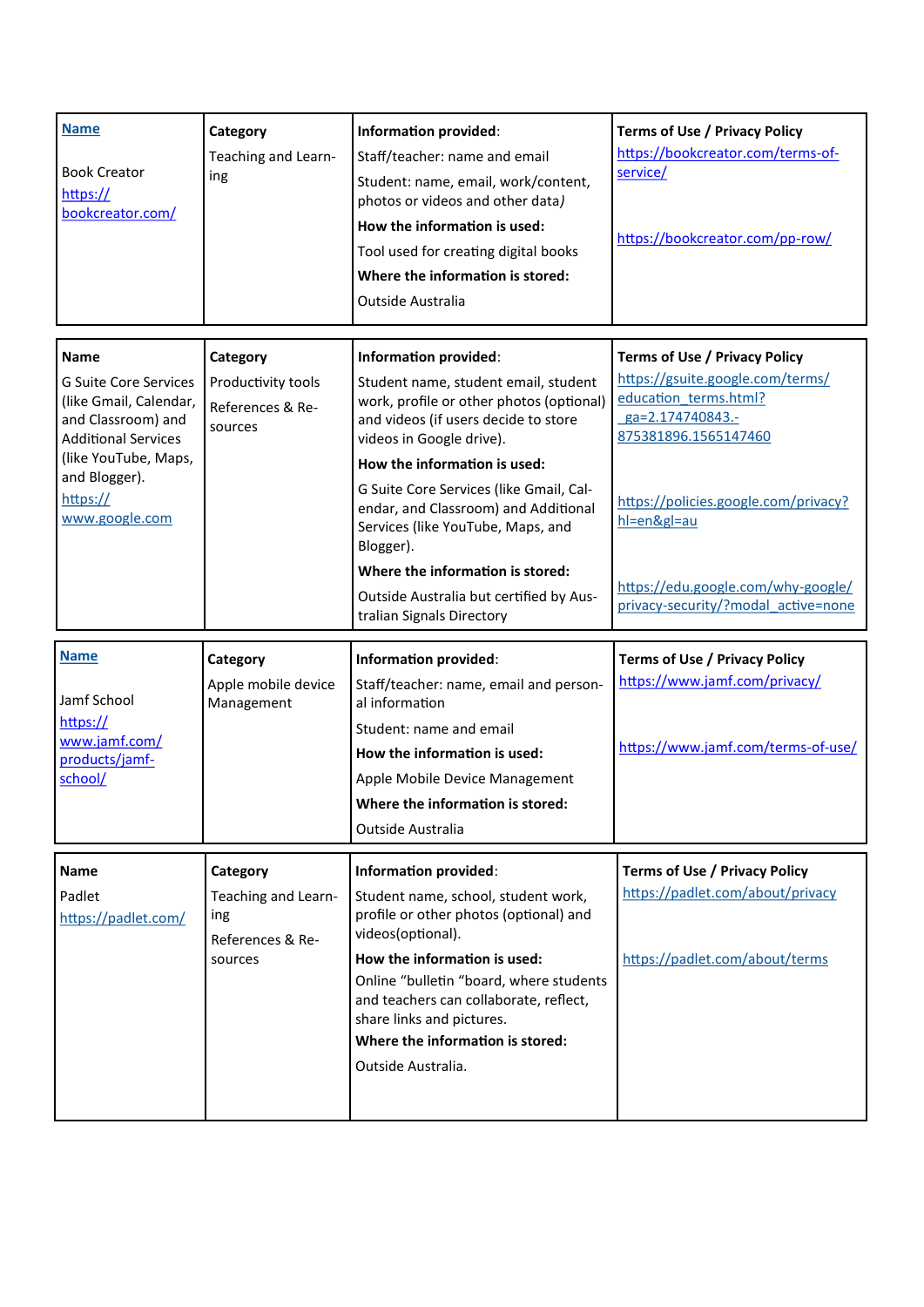| <b>Name</b>                   | Category                     | Information provided:                                                      | <b>Terms of Use / Privacy Policy</b>         |
|-------------------------------|------------------------------|----------------------------------------------------------------------------|----------------------------------------------|
|                               | Assessment and               | Staff/teacher: name, email,                                                | https://www.acer.org/privacy                 |
| PAT (ACER)<br>https://        | Testing                      | Student: name, date of birth, work/                                        |                                              |
| www.acer.org/au/              |                              | content, gender, grades or perfor-                                         | https://www.acer.org/online-terms-of-<br>use |
| pat                           |                              | mance data, other data                                                     |                                              |
|                               |                              | Parent: name, contact information                                          |                                              |
|                               |                              | How the information is used:                                               |                                              |
|                               |                              | Tests to provide objective, norm-                                          |                                              |
|                               |                              | referenced information about stu-<br>dents' skills and understandings in a |                                              |
|                               |                              | range of key areas.                                                        |                                              |
|                               |                              | Where the information is stored:                                           |                                              |
|                               |                              | Within Australia                                                           |                                              |
|                               |                              |                                                                            |                                              |
| <b>Name</b>                   | Category                     | Information provided:                                                      | <b>Terms of Use / Privacy Policy</b>         |
|                               | <b>Teaching and Learning</b> | Staff/teacher: name, email                                                 | https://www.apple.com/au/privacy/            |
| Apple                         |                              | Student: name, email, work/content,                                        |                                              |
| https://<br>www.apple.com/    |                              | photos or videos, grades or perfor-                                        |                                              |
| $au$                          |                              | mance data.                                                                | https://school.apple.com/                    |
|                               |                              | Other data: school, class details,                                         |                                              |
|                               |                              | school year, student username                                              |                                              |
|                               |                              | How the information is used:                                               |                                              |
|                               |                              | Includes Apple School Manager, pre-                                        |                                              |
|                               |                              | loaded applications and additional<br>modules on a Managed Apple ID.       |                                              |
|                               |                              | Where the information is stored:                                           |                                              |
|                               |                              | Outside Australia                                                          |                                              |
|                               |                              |                                                                            |                                              |
|                               |                              |                                                                            |                                              |
| <b>Name</b>                   | Category                     | Information provided:                                                      | <b>Terms of Use / Privacy Policy</b>         |
| Showbie                       | <b>Teaching and Learning</b> | Student Username and password, stu-<br>dent name, student email, date of   | https://www.showbie.com/privacy/             |
| https://<br>www.showbie.com   |                              | birth, address, phone number, school,                                      |                                              |
|                               |                              | class details, school year, student                                        | https://www.showbie.com/terms/               |
|                               |                              | work, attendance, behaviour, profile                                       |                                              |
|                               |                              | or other photos, gender, medical or<br>health, grades or performance and   |                                              |
|                               |                              | videos.                                                                    |                                              |
|                               |                              | How the information is used:                                               |                                              |
|                               |                              | A service used to assign, collect and                                      |                                              |
|                               |                              | review student work.                                                       |                                              |
|                               |                              | Where the information is stored:                                           |                                              |
|                               |                              | Outside Australia                                                          |                                              |
|                               |                              |                                                                            |                                              |
| <b>Name</b>                   | Category                     | Information provided:                                                      | <b>Terms of Use / Privacy Policy</b>         |
|                               | Teaching and Learn-          | Staff/teacher: name, email                                                 | https://                                     |
| <b>Teach Your Monster</b>     | ing                          | Student: name, grades or performance                                       | www.teachyourmonstertoread.com/              |
| to Read                       |                              | data,                                                                      | privacy-policy                               |
| https://<br>www.teachyourmons |                              | Parent: name, contact information                                          |                                              |
| tertoread.com/                |                              | Other data: school                                                         |                                              |
|                               |                              | How the information is used:                                               | https://<br>www.teachyourmonstertoread.com/  |
|                               |                              | Phonics and reading game                                                   | <u>legals</u>                                |
|                               |                              |                                                                            |                                              |
|                               |                              | Where the information is stored:                                           |                                              |
|                               |                              | Outside Australia                                                          |                                              |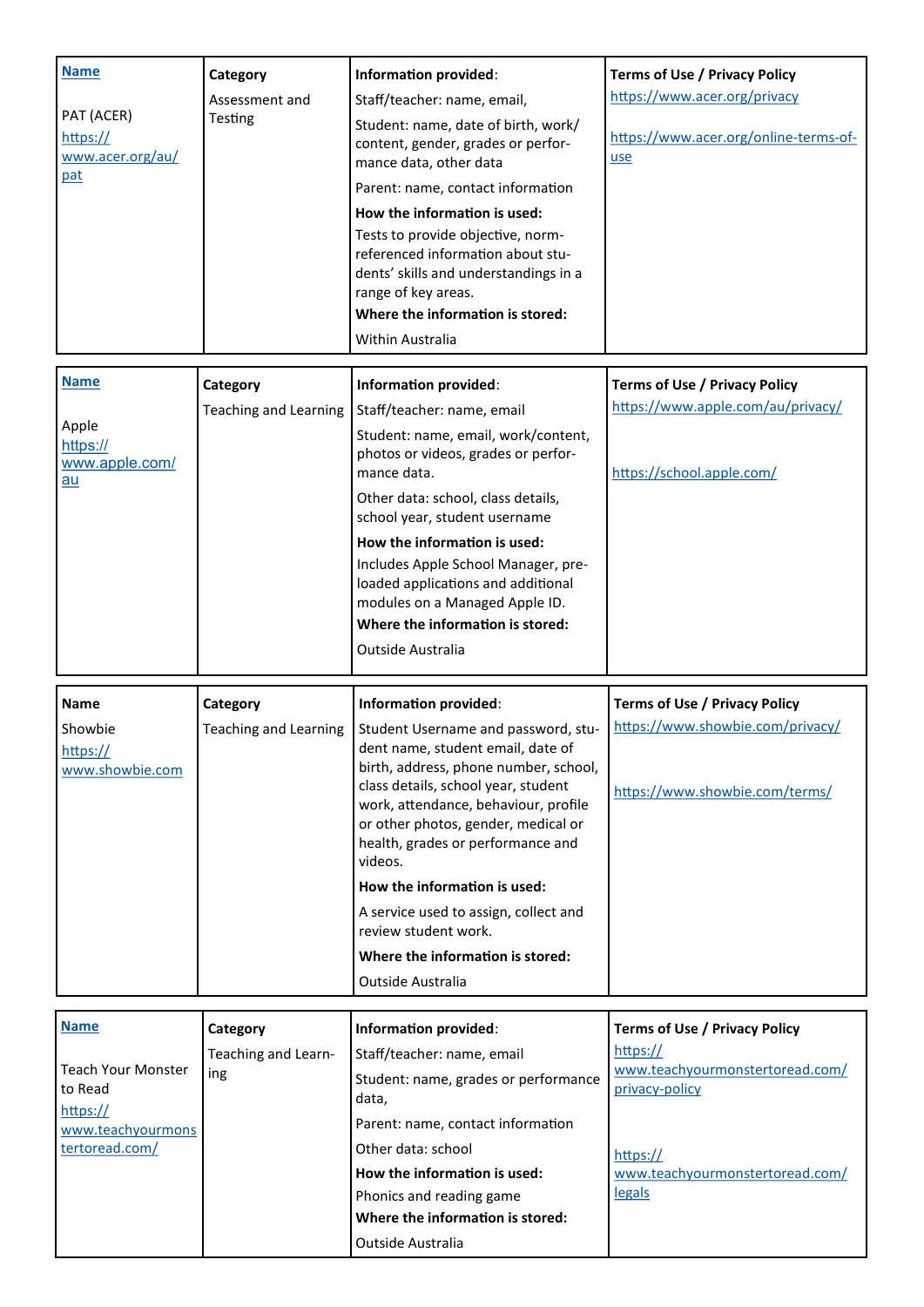| <b>Name</b><br>Seesaw<br>https://<br>web.seesaw.me                           | Category<br>Class communication<br>Teaching and Learn-<br>ing | Information provided:<br>Student name, student email, school,<br>class details, school year, parent email,<br>parent name, student work, profile or<br>other photos and videos.<br>How the information is used:<br>This service is a digital portfolio and<br>communication platform.<br>Where the information is stored:<br>Outside Australia | <b>Terms of Use / Privacy Policy</b><br>https://web.seesaw.me/privacy-policy<br>https://web.seesaw.me/terms-of-<br>service                        |
|------------------------------------------------------------------------------|---------------------------------------------------------------|------------------------------------------------------------------------------------------------------------------------------------------------------------------------------------------------------------------------------------------------------------------------------------------------------------------------------------------------|---------------------------------------------------------------------------------------------------------------------------------------------------|
| <b>Name</b><br>MSP Photography<br>https://<br>www.msp.com.au/                | Category<br>School photography                                | <b>Information provided:</b><br>Staff/teacher: name<br>Student: name, date of birth, work/<br>content, photos or videos<br>Parent: name<br>Other data: school<br>How the information is used:<br>School photography service.<br>Where the information is stored:<br>Within Australia                                                           | <b>Terms of Use / Privacy Policy</b><br>https://www.msp.com.au/privacy-<br>policy/                                                                |
| <b>Name</b><br><b>Smiling Mind</b><br>https://<br>www.smilingmind.co<br>m.au | Category<br><b>Mental Health</b>                              | Information provided:<br>Student name, student email, date of<br>birth, school, class details, school year,<br>behaviour and gender.<br>How the information is used:<br>This is a mindfulness meditation to as-<br>sist in good mental health practices.<br>Where the information is stored:<br><b>Within Australia</b>                        | <b>Terms of Use / Privacy Policy</b><br>https://www.smilingmind.com.au/<br>privacy-policy<br>https://www.smilingmind.com.au/<br>collection-notice |
| <b>Name</b><br>Kodable<br>https://<br>www.kodable.com/                       | Category<br>Teaching and Learn-<br>ing                        | Information provided:<br>Staff/teacher: name, email<br>Student: work/content, grades or per-<br>formance data<br>Parent: contact information<br>Other data: school<br>How the information is used:<br>Programming platform<br>Where the information is stored:<br>Outside Australia                                                            | <b>Terms of Use / Privacy Policy</b><br>http://resources.kodable.com/<br>KodablePP.pdf<br>http://resources.kodable.com/<br>KodableTOS.pdf         |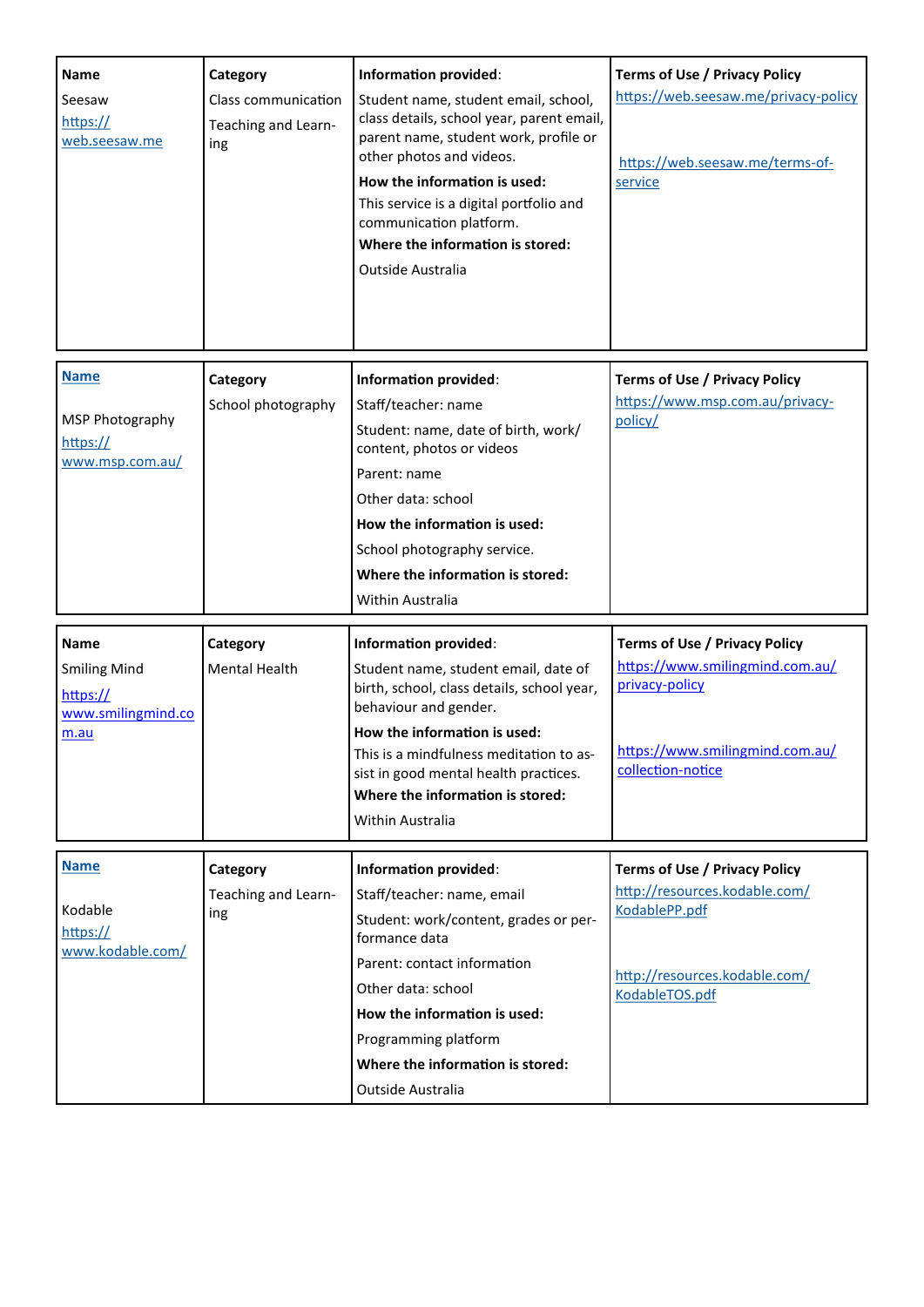| <b>Name</b><br>Sphero<br>https://sphero.com/              | Category<br>Teaching and Learn-<br>ing<br>References & Re-<br>sources | Information provided:<br>Staff/teacher: name and email<br>Student: name, email, date of birth,<br>work/content, attendance and photos<br>or videos<br>Parent: name and contact information<br>How the information is used:<br><b>Computer Programming and Robotics</b><br>Tutor<br>Where the information is stored: | <b>Terms of Use / Privacy Policy</b><br>https://sphero.com/pages/privacy<br>https://sphero.com/pages/terms-of-<br>use |
|-----------------------------------------------------------|-----------------------------------------------------------------------|---------------------------------------------------------------------------------------------------------------------------------------------------------------------------------------------------------------------------------------------------------------------------------------------------------------------|-----------------------------------------------------------------------------------------------------------------------|
|                                                           |                                                                       | Outside Australia                                                                                                                                                                                                                                                                                                   |                                                                                                                       |
| <b>Name</b><br>Sphero<br>https://sphero.com/              | Category<br>Teaching and Learn-<br>ing<br>References & Re-<br>sources | Information provided:<br>Staff/teacher: name and email<br>Student: name, email, date of birth,<br>work/content, attendance and photos<br>or videos<br>Parent: name and contact information<br>How the information is used:<br><b>Computer Programming and Robotics</b><br>Tutor                                     | <b>Terms of Use / Privacy Policy</b><br>https://sphero.com/pages/privacy<br>https://sphero.com/pages/terms-of-<br>use |
|                                                           |                                                                       | Where the information is stored:<br>Outside Australia                                                                                                                                                                                                                                                               |                                                                                                                       |
| <b>Name</b><br>Micro:bit<br>https://microbit.org/         | Category<br>Teaching and Learn-<br>ing                                | <b>Information provided:</b><br>Staff/teacher: name, email<br>Student: name<br>How the information is used:<br>Learning Tool for Coding, Electronics<br>and Robotics<br>Where the information is stored:<br>Outside Australia                                                                                       | <b>Terms of Use / Privacy Policy</b><br>https://microbit.org/privacy/<br>https://microbit.org/terms-of-use/           |
| <b>Name</b><br>Multilit<br>https://multilit.com/          | Category<br>Teaching and Learn-<br>ing<br>Literacy                    | Information provided:<br>Staff/teacher: name, email, personal<br>information, other data<br>Student: name, email<br>Other data: school<br>How the information is used:<br>Making Up Lost Time in Literacy<br>Where the information is stored:<br>Outside Australia                                                  | <b>Terms of Use / Privacy Policy</b><br>https://multilit.com/terms-of-use/<br>https://multilit.com/privacy-policy/    |
| <b>Name</b><br>Pic Collage<br>https://<br>piccollage.com/ | Category<br>Teaching and Learn-<br>ing                                | Information provided:<br>Student: name email work/content<br>How the information is used:<br>Add shortened description.<br>Where the information is stored:<br>Within Australia                                                                                                                                     | <b>Terms of Use / Privacy Policy</b><br>https://picc.co/privacy<br>https://picc.co/tos                                |